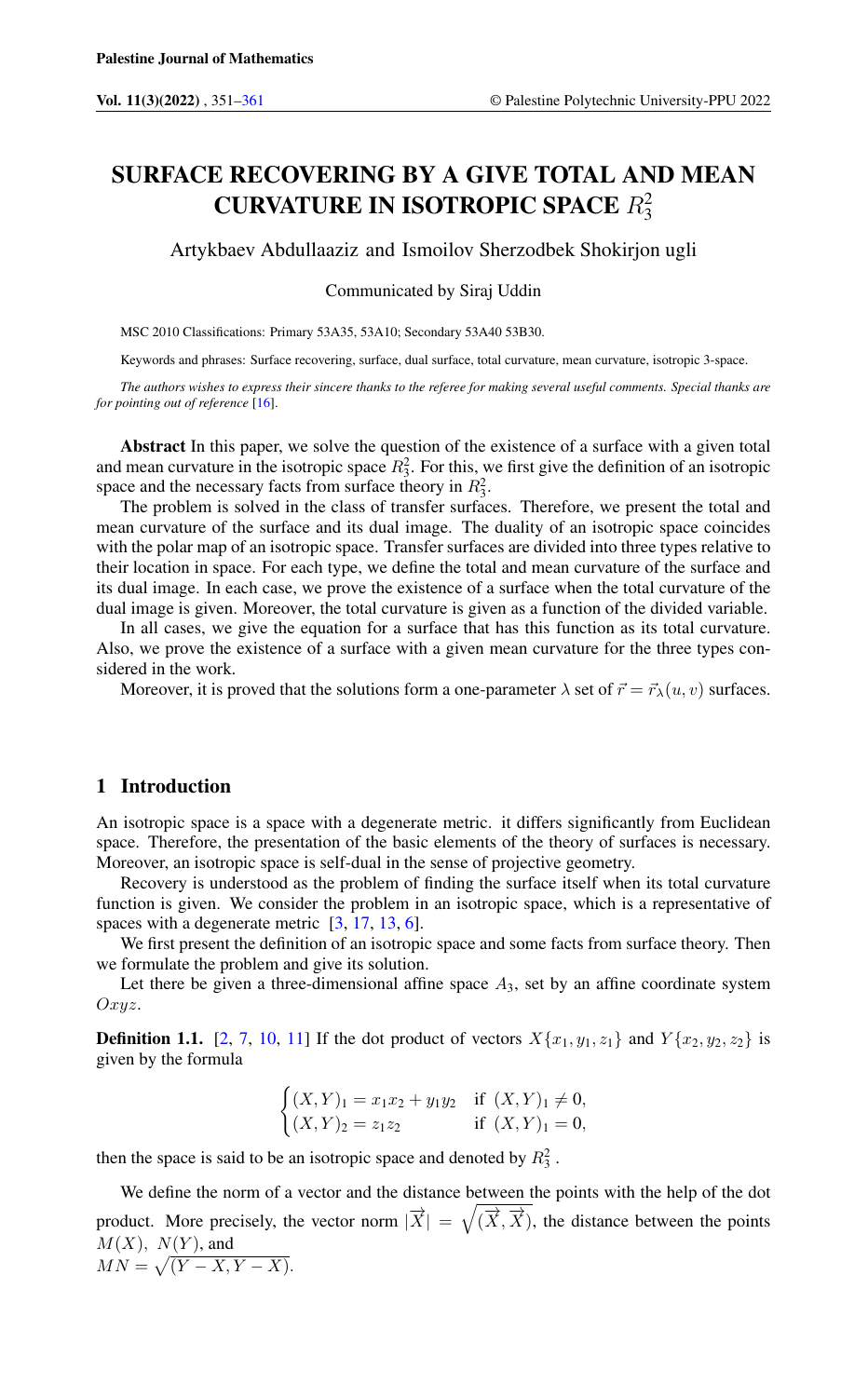In coordinates, they have the following form

<span id="page-1-0"></span>
$$
MN_1^2 = (x_2 - x_1)^2 + (y_2 - y_1)^2,
$$
\n(1.1)

if  $MN_1 = 0$ , then  $MN_2 = |z_2 - z_1|$ .

The motion, that is, a linear transformation that preserves the entered distance  $(1.1)$ , has the form:

$$
\begin{cases}\nx' = x \cdot \cos \alpha - y \cdot \sin \alpha + a, \\
y' = x \cdot \sin \alpha + y \cdot \cos \alpha + b, \\
x' = A \cdot x + B \cdot y + z + c,\n\end{cases}
$$

 $cos\alpha$  − $sin\alpha$  0

 $\sqrt{ }$ 

and the transformation matrix is [\[8,](#page-9-10) [19,](#page-9-11) [12\]](#page-9-12)  $\overline{ }$  $sin\alpha$   $cos\alpha$  0 A B 1

There are two kinds of sphere in the isotropic space  $R_3^2$ , the sphere by distance  $x^2 + y^2 = r^2$ , and the sphere by curvature in the space

<span id="page-1-1"></span>
$$
z = \frac{1}{2} (x^2 + y^2).
$$
 (1.2)

.

.  $\setminus$ 

 $\Big\}$ 

# 2 Surface Theory in Isotropic Space

Let a regular surface be given in  $R_3^2$  by the vector equation

$$
\overrightarrow{r}(u,v) = x(u,v) \cdot \overrightarrow{i} + y(u,v) \cdot \overrightarrow{j} + z(u,v) \cdot \overrightarrow{k}.
$$

Then the first and second fundamental forms of the surface are determined by the following formulas [\[2\]](#page-9-6)

$$
I = ds2 = Edu2 + 2Fdudv + Gdv2,
$$
  

$$
II = Ldu2 + 2Mdudv + Ndv2.
$$

Although they are outwardly identical to the corresponding forms of Euclidean space, they differ significantly in the formula for calculating the coefficients.

$$
\begin{cases} E = r_u^2 = x_u^2 + y_u^2 \\ F = r_u r_v = x_u x_v + y_u y_v \\ G = r_v^2 = x_v^2 + y_v^2 \end{cases}
$$
, and 
$$
\begin{cases} L = (r_{uu}, n) \\ M = (r_{uv}, n) \\ N = (r_{vv}, n) \end{cases}
$$

Defined by analogy with Euclidean space, the total and mean curvature of the surface, respectively, has the following form

$$
K = \frac{LN - M^2}{EG - F^2}, \quad \text{and} \quad 2H = \frac{EN - 2FM + GL}{EG - F^2}.
$$

When we consider surfaces that are uniquely projected onto the plane  $Oxy$ , the formulas for the total and mean curvature of the surface are further simplified and have the following form

$$
K = LN - M^2, \quad \text{and} \quad 2H = L + N.
$$

The isotropic space  $R_3^2$  is self-dual in the projective sense ([\[4\]](#page-9-13)). Also, one can define in an isotropic space the polar correspondence with respect to the sphere  $(1.2)$ . The polar correspondence of each plane, intersecting a sphere of an isotropic space, matches a point outside the sphere of that space.

Let the regular surface F, given by the equation  $z = f(x, y)$ , be contained inside the sphere, and its boundary is the intersection of the sphere with a plane  $\alpha$  (see Fig. 1).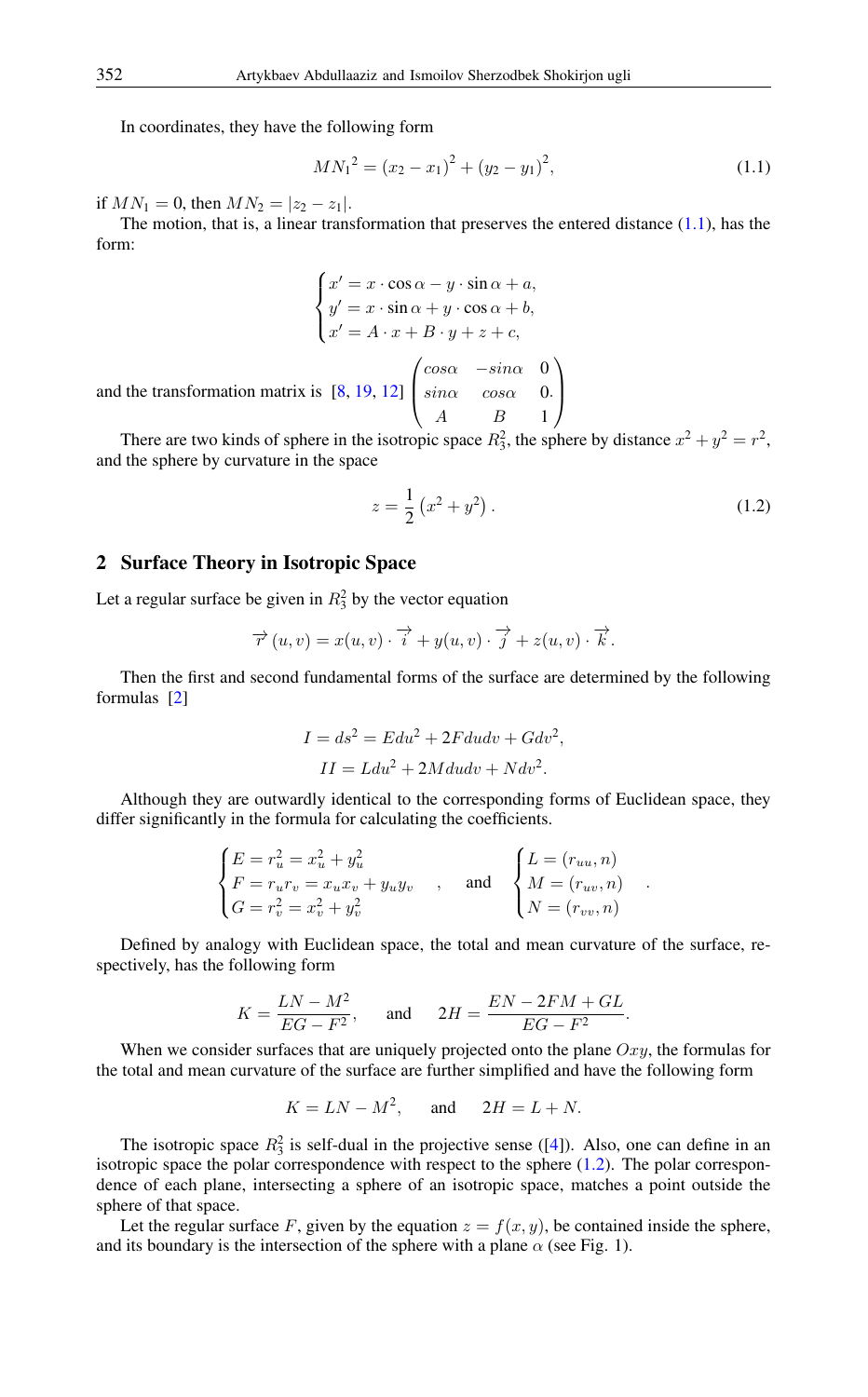

Suppose that a point  $M(x_0, y_0, z_0) \in F$  and  $\pi$  be the tangent plane of the surface at this point. Denote by  $M^*$  the point of the dual image of the plane  $\pi$  with respect to the sphere [\(1.2\)](#page-1-1). When a point  $M \in F$  changes on F, then its image  $M^*$  in the general case forms some surface  $F^*$ .

**Definition 2.1.** ([\[2\]](#page-9-6)) The surface  $F^*$  is said to be the surface dual to the surface F with respect to the sphere [\(1.2\)](#page-1-1). When F is regular and belongs to the class  $C^2$ , the dual surface has the following equation

$$
\begin{cases}\nx^*(u,v) = f'_u(u,v) \\
y^*(u,v) = f'_v(u,v) \\
z^*(u,v) = u \cdot f'_u(u,v) + v \cdot f'_u(u,v) - f(u,v).\n\end{cases}
$$
\n(2.1)

Calculating the total curvature  $K^*$  and the mean curvature  $H^*$  of the dual surface, we obtain

$$
K^* = \frac{1}{K}, \text{ and } H^* = \frac{H}{K}.
$$

# 3 Statement of the Problem

In the work by M.S.Lone, M.K.Karacan, and M.Aydin [\[16,](#page-9-1) [14\]](#page-9-14), it is considered the problem of the existence of a surface when the total curvature  $K^*$  and the mean curvature  $H^*$  of a surface are constant. We consider this problem in the case when the total and mean curvatures of the surface are arbitrarily given functions. In particular, we consider the problem in the class of transfer surfaces. The considered problem in  $R_3^2$  essentially depends on how the transfer surface is defined. Three variants are possible. Let's move on their presentation.

In the general case, the transfer surface given by the vector equation can be written as the sum of two curves in space,

$$
\overrightarrow{r}(u,v) = \overrightarrow{\alpha}(u) + \overrightarrow{\beta}(v)
$$

here  $\vec{\alpha}(u)$ , and  $\vec{\beta}(v)$  are the vector equations of the curves.

<span id="page-2-1"></span>**Case 1.** The surface is uniquely projected onto a plane that is not parallel to the axis  $Oz$  in an isotropic space:

$$
\overrightarrow{r}(u,v) = u \cdot \overrightarrow{i} + v \cdot \overrightarrow{j} + (f(u) + g(v)) \cdot \overrightarrow{k}
$$
 (3.1)

where  $\vec{\alpha}(u) = (u, 0, f(u)); \quad \vec{\beta}(v) = (0, v, g(v)).$ In this case, the coefficients of the first and second fundamental form  $E = 1, F = 0, G = 1, \text{ and } L = f''_{uu}, M = 0, N = g''_{vv}.$ Taking this into account, one can get a formula for the total and mean curvature of the surface:

$$
K = f''_{uu}(u) \cdot g''_{vv}(v)
$$
, and  $H = f''_{uu}(u) + g''_{vv}(v)$ .

Respectively, the total and mean curvatures of the dual surface

<span id="page-2-0"></span>
$$
K^* = \frac{1}{f''_{uu}(u) \cdot g''_{vv}(v)}
$$
(3.2)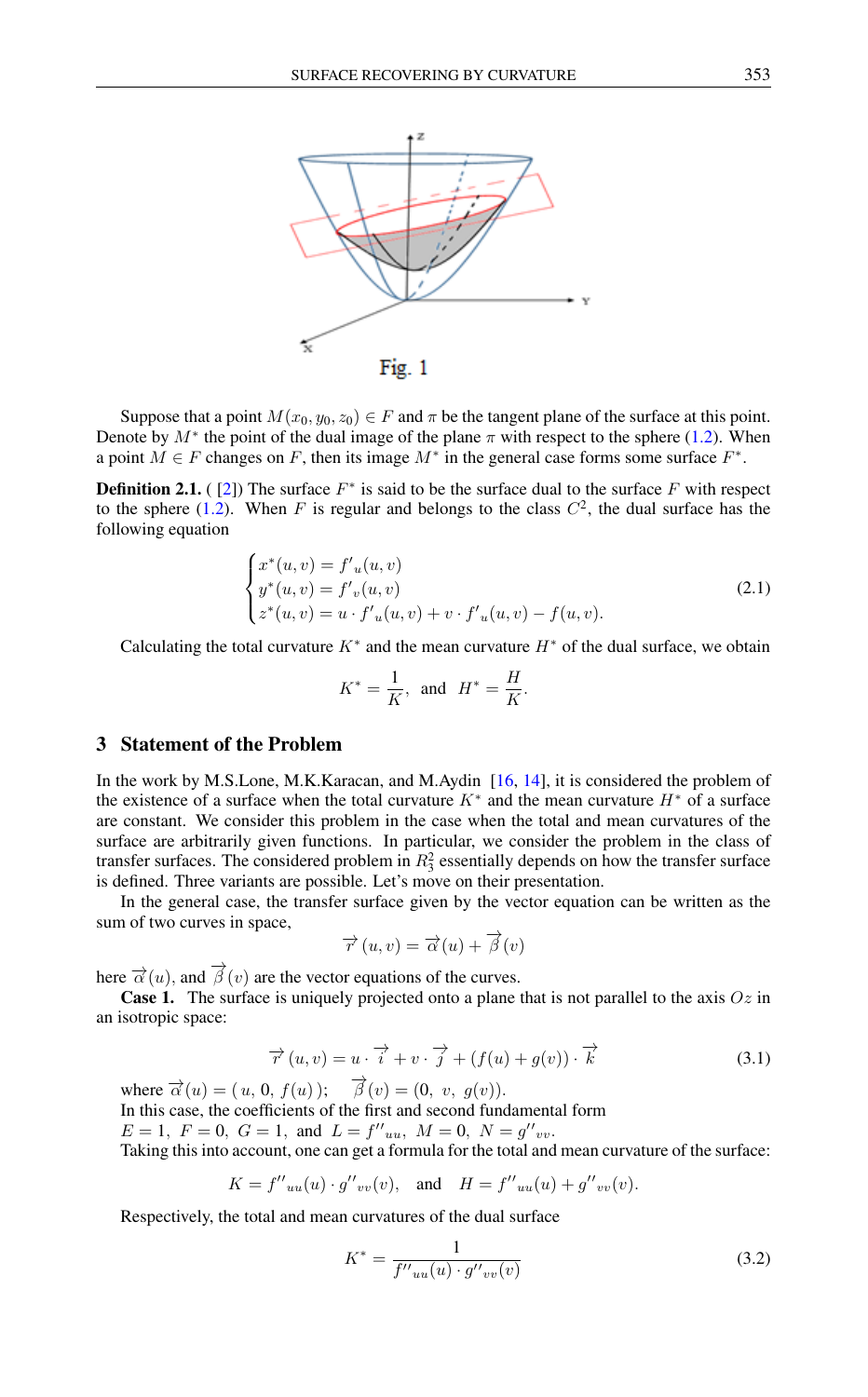<span id="page-3-1"></span>
$$
H^* = \frac{f''_{uu}(u) + g''_{vv}(v)}{f''_{uu}(u)g''_{vv}(v)}
$$
(3.3)

<span id="page-3-0"></span>**Case 2.** The transfer surface is one-to-one projected onto the plane  $Oxz$ . Recall that this plane is the Galilean plane. Then the vector equation of the transfer surface has the form

$$
\overrightarrow{r}(u,v) = u \cdot \overrightarrow{i} + (f(u) + g(v)) \cdot \overrightarrow{j} + v \cdot \overrightarrow{k}
$$
 (3.4)

where  $\alpha(u) = (u, f(u), 0)$  and  $\beta(v) = (0, g(v), v)$ .

The coefficients of the fundamental forms are the following:

 $E = 1 + {f'}_u^2$ ,  $F = f'_{u}g'_{v}$ ,  $G = g'_{v}^2$  and  $L = -\frac{f''_{uu}}{d}$  $g'_{u}$  $M = 0, \quad N = -\frac{g''_{uu}}{g'}$  $g'$ <sub>u</sub> .

Respectively, the total and mean curvatures of the transfer surface

$$
K = \frac{f''_{uu}(u) \cdot g''_{vv}(v)}{g'_v{}^4(v)}, \text{ and } H = \frac{f''_{uu}(u)g'_v(v) + g''_{vv}(v)(1 + {f'}_u{}^2(u))}{g'_v{}^3(v)},
$$

<span id="page-3-2"></span>and for the dual surface, they are the following:

$$
K^* = \frac{g'_{v}^{4}(v)}{f''_{uu}(u) \cdot g''_{vv}(v)}
$$
(3.5)

$$
H^* = \frac{f''_{uu}(u)g'_v{}^3(v) + g'_v(v)g''_{vv}(v)\left(1 + {f'}_u{}^2(u)\right)}{2f''_{uu}(u)g''_{vv}(v)}
$$
(3.6)

**Case 3.** The surface is uniquely projected onto the plane  $Oyz$ , and the parameters are chosen in a special way.

<span id="page-3-3"></span>
$$
\vec{r}(u,v) = \frac{1}{2} (f (u) + g (v), u - v + \pi, u + v)
$$
\n(3.7)

where  $\vec{\alpha}(u) = \frac{1}{2} (f(u), u + \frac{\pi}{2}, u - \frac{\pi}{2})$ ;  $\vec{\beta}(v) = \frac{1}{2} (g(v), \frac{\pi}{2} - v, \frac{\pi}{2} + v)$ .

Then the coefficients of the fundamental forms are calculated using the following formulas:  
\n
$$
E = \frac{1}{4} (f'_u(u))^2 + \frac{1}{4}, \quad F = \frac{1}{4} f'_u(u) g'_v(v) - \frac{1}{4}, \quad G = \frac{1}{4} (g'_v(v))^2 + \frac{1}{4}, \text{ and}
$$
\n
$$
L = \frac{f''_{uu}(v)}{\frac{1}{2} (f'_u(u) + g'_v(v))}, \quad M = 0, \quad N = \frac{g''_{vv}(v)}{\frac{1}{2} (f'_u(u) + g'_v(v))}.
$$
\nResistically, the total and mean curvature of the tangent series.

Respectively, the total and mean curvatures of the transfer surface

$$
K = \frac{16f''_{uu}(u) \cdot g''_{vv}(v)}{(f'u(u) + g'_v(v))} , \qquad H = \frac{f''_{uu}(u) \left(1 + {g'_v}^2(v)\right) + g''_{vv}(v) \left(1 + {f'_u}^2(u)\right)}{(f'_u(u) + g'_v(v))} .
$$

and its dual space:  $K^* = \frac{(f'_u(u) + g'_v(v))^4}{16f''_u(u) + g'_v(v)}$  $\frac{(y_{u}(u)+y_{v}(v))}{16f''_{uu}(u)\cdot g''_{vv}(v)},$  and

$$
H^* = \frac{(f'_u(u) + g'_v(v)) \left(f''_{uu}(u) \left(1 + {g'_v}^2(v)\right) + {g''}_{vv}(v) \left(1 + {f'_u}^2(u)\right)\right)}{16f''_{uu}(u) \cdot g''_{vv}(v)}
$$

given that  $f'(u) + g'(u) \neq 0$ , and  $f'(u) \neq const$ ,  $g'(u) \neq const$ .

In the work by Mohamd Saleem Lone and Murat Kemal Karacan [\[15,](#page-9-15) [5\]](#page-9-16), the problem of the existence of a transfer surface is solved when  $K^* = const.$ 

We solve this problem in the case when it is given the total curvature  $K^*$  of its dual surface being a specific given function.

As we noted above, we will consider the above three cases separately.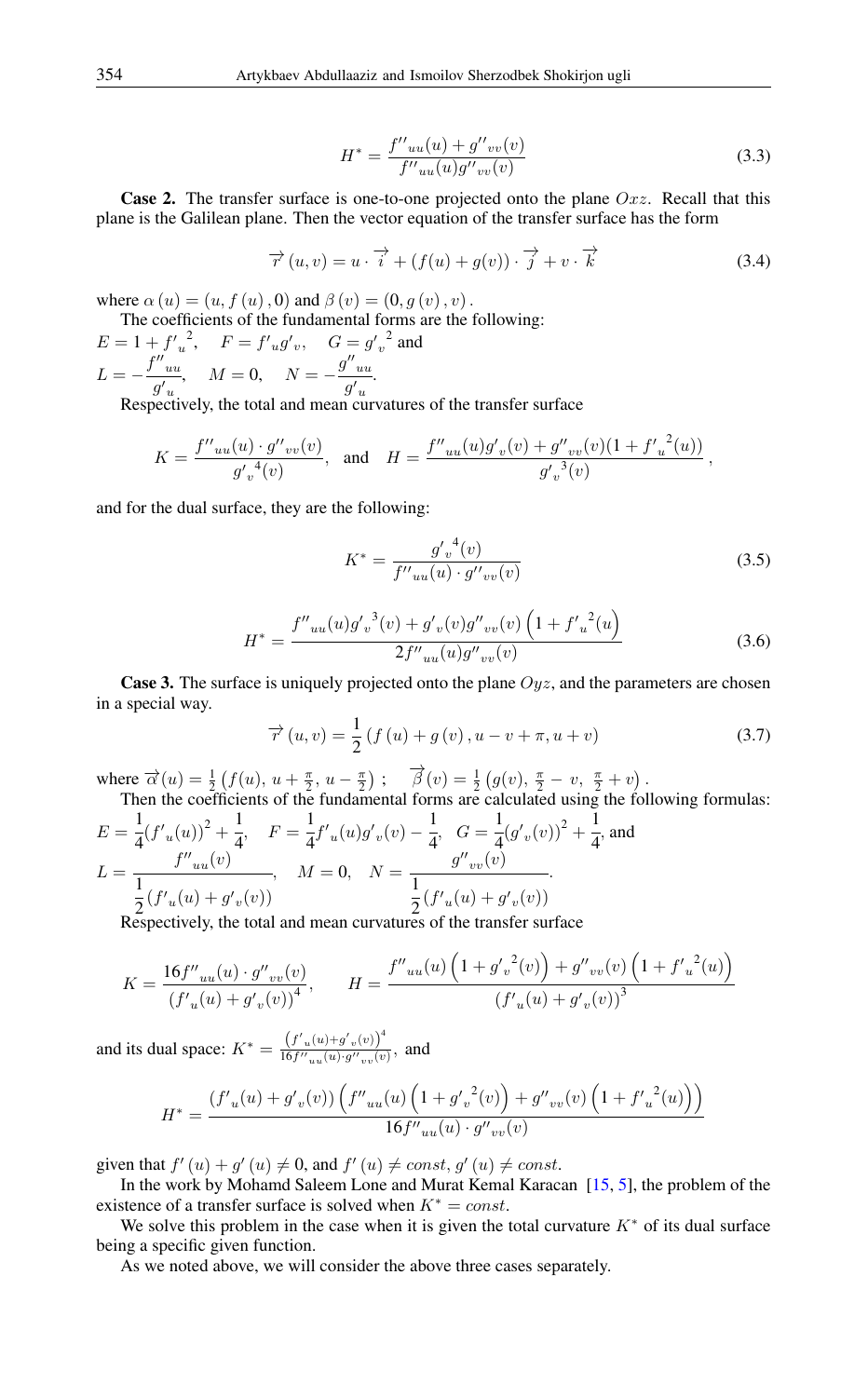### 4 The Solution of the Problem

Let

<span id="page-4-1"></span>
$$
K^* = \varphi(u) \cdot \psi(v) \neq 0
$$

be a function defined on the domain  $D \subset R_2$ , and  $\varphi(u)$ ,  $\psi(v)$  be nonzero, continuous functions. In Case 1, the following assertion holds.

**Lemma 4.1.** *If it is given the function*  $K^* = \varphi(u)\psi(v)$ , *then there exists a surface* 

$$
\overrightarrow{r}_{\lambda}(u,v) = u \cdot \overrightarrow{i} + v \cdot \overrightarrow{j} +
$$
  
+ 
$$
\left( \int \left[ \int \frac{1}{\lambda \cdot \varphi(u)} du + C_1 \right] du + \int \left[ \int \frac{\lambda}{\psi(v)} dv + C_2 \right] dv + C \right) \cdot \overrightarrow{k}
$$
 (4.1)

*for which it is the total curvature of the dual map. Here*  $C_1$ ,  $C_2$ ,  $C$  *are constants*,  $\varphi(u)$ ,  $\psi(v) \in$  $C^2(D)$  and the parameter is  $\lambda \neq 0$  and  $\lambda \in \mathbb{R}$ .

*Proof.* In Case 1, the total curvature of the dual surface is calculated by formula [\(3.2\)](#page-2-0).

By the condition of Lemma, the given total curvature of the dual space has the form:

1  $f''_{uu}(u) \cdot g''_{vv}(v) = \varphi(u) \cdot \psi(v)$ . By transformation, we obtain the following equality

<span id="page-4-0"></span>
$$
\frac{1}{f''_{uu}(u) \cdot \varphi(u)} = g''_{vv}(v) \cdot \psi(v).
$$
\n(4.2)

The left-hand side of the last equality depends only on the variable  $u$  and cannot change when v changes. Therefore, if one fix u and change v, the left-hand side, and, hence, the right-hand one, will remain constant. Arguing similarly, we will establish that the right-hand side, and hence the left-hand side, cannot change when  $u$  changes. This will be true only if both sides of equality [\(4.2\)](#page-4-0) do not depend at all on either v or u, i.e., when both ratios  $\frac{1}{\epsilon u}$  $\overline{f''_{uu}(u)\cdot\varphi\left(u\right)}$  and  $g''_{vv}(v) \cdot \psi(v)$  are constant values [\[9\]](#page-9-17):

$$
\frac{1}{f''_{uu}(u) \cdot \varphi(u)} = \lambda = g''_{vv}(v) \cdot \psi(v) ,
$$

what implies that functions  $f$  and  $g$  must satisfy the differential equations

$$
\frac{1}{f''_{uu}(u) \cdot \varphi(u)} = \lambda, \text{ and } g''_{vv}(v) \cdot \psi(v) = \lambda.
$$

Integrating these equalities, we obtain

$$
f_{\lambda}(u) = \int \left[ \int \frac{1}{\lambda \cdot \varphi(u)} du + C_1 \right] du + C_1', \text{ and } g_{\lambda}(v) = \int \left[ \int \frac{\lambda}{\varphi(v)} dv + C_2 \right] dv + C_2'.
$$

Substituting these functions  $f_{\lambda}(u)$  and  $g_{\lambda}(v)$  into the equation of the transfer surface, we obtain the formula for the surface given in Lemma 4.1 . This is a one-parameter set of surfaces  $\vec{r} = \vec{r}_{\lambda}(u, v).$  $\Box$ 

**Theorem 4.2.** *If the surface is of case 1, and*  $K^* = C_0 = \text{const} \neq 0$ *, then the surface has the equation:*

$$
\overrightarrow{r}(u,v) = u\overrightarrow{i} + v\overrightarrow{j} + \left(\frac{C_o}{2}u^2 + \frac{1}{2C_0}v^2 + C_1u + C_2v + C\right)\overrightarrow{k}.
$$

*If*  $K^* = \varphi(u)\psi(v)$ , *then the surface equation is given by formula* [\(4.1\)](#page-4-1)*. For arbitrary functions* with non-separable variables  $K^* = K^*(u, v) \neq \varphi(u)\psi(v)$ , the problem has no solution.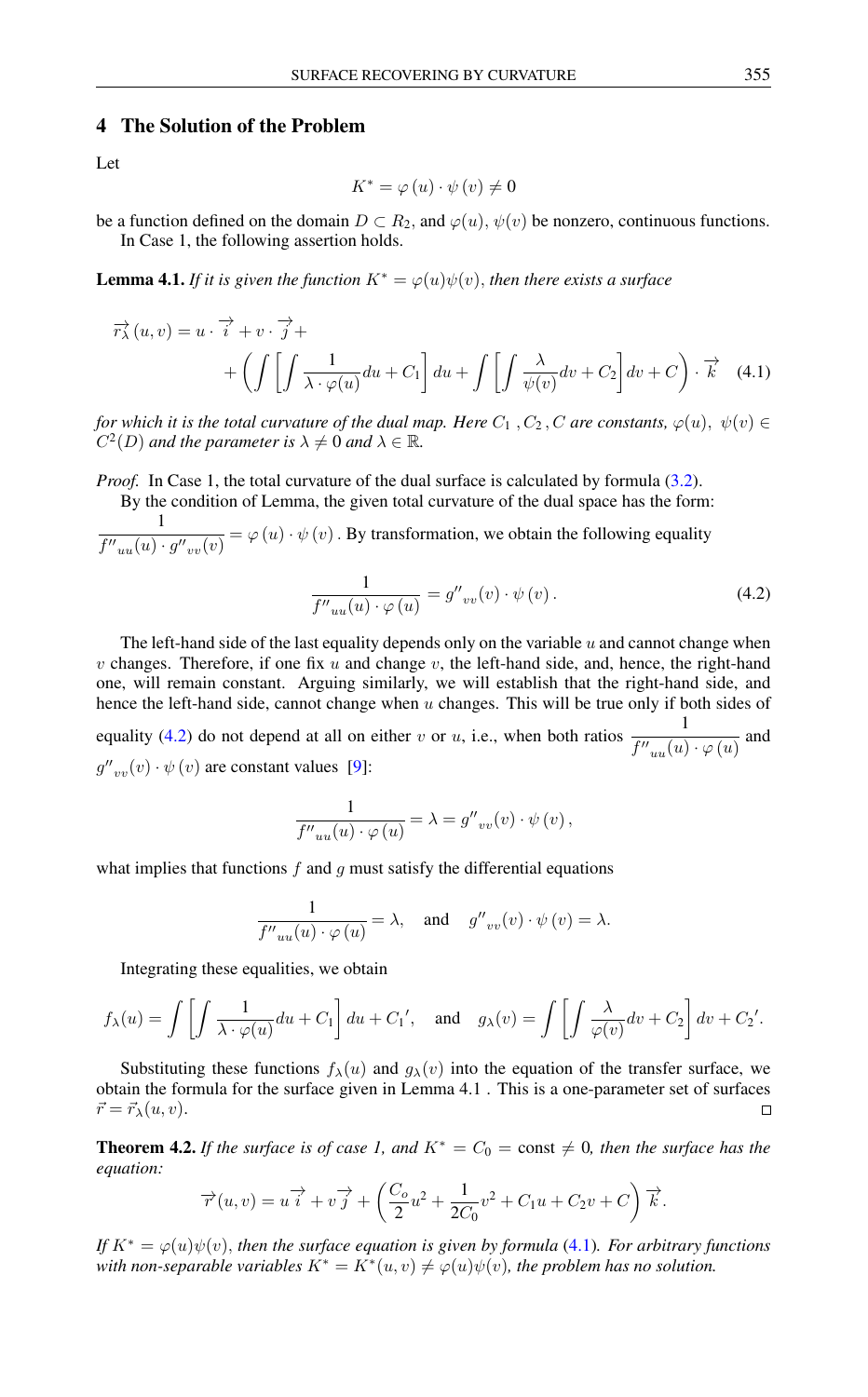*Proof.* We consider each of the above cases separately. When  $K^* = C_0 = const$ , the problem was solved in the work by M.S. Lone and M.K. Karaken [\[16\]](#page-9-1).

If  $K^*$  is a function with separable variables, then the statement of Theorem 1 follows from Lemma 1.

Finally, when  $K^* = K^*(u, v)$  is a function with non-separable variables, the surface with equation [\(3.1\)](#page-2-1) and having the total curvature  $K<sup>*</sup>$  – does not exist. Because in the case where the surface is given by equation [\(3.1\)](#page-2-1), the total curvature  $K^*(u, v) = \frac{1}{f_{uu}}$ 1  $\frac{1}{g_{vv}}$ , that is, the solution must be a function with separable variables. This contradiction proves the statement of Theorem 4.1.  $\Box$ 

Theorem 4.3. *If it is given the mean curvature* H<sup>∗</sup> *of the surface* F ∗ *, then the surface equation is of case 1.*

1. If 
$$
H^* = 0
$$
, then the surface F has the equation  
\n
$$
\overrightarrow{r_{\lambda}}(u, v) = u \overrightarrow{i} + v \overrightarrow{j} + (\frac{\lambda}{2}u^2 - \frac{\lambda}{2}v^2 + C_1u + C_2v + C) \overrightarrow{k}.
$$
\n2. If  $H^* = C_0$   $(C_0 \neq 0, C_0 = const)$ , then the surface F has the equation  
\n
$$
\overrightarrow{r_{\lambda}}(u, v) = u \overrightarrow{i} + v \overrightarrow{j} + (\frac{u^2}{2\lambda} - \frac{v^2}{2(2C_0 - \lambda)} + C_1u + C_2v + C) \overrightarrow{k}.
$$
\n3. If  
\n
$$
H^* = \varphi(u) + \psi(v),
$$
\n(4.3)

<span id="page-5-0"></span>*then the surface* F *has the equation*

$$
\overrightarrow{r}_{\lambda}(u,v) = u \overrightarrow{i} + v \overrightarrow{j} +
$$
  
+ 
$$
\left( \int \left[ \int \frac{du}{\lambda + 2\varphi(u)} \right] du + \int \left[ \int \frac{dv}{2\psi(v) - \lambda} \right] dv + C_1 u + C_2 v + C \right) \overrightarrow{k}.
$$
 (4.4)

*Here*  $C_i = const$  *and*  $\lambda \in \mathbb{R} \backslash \{0\}$ 

*Proof.* The first and second cases of the statement were proved in [\[5,](#page-9-16) [16\]](#page-9-1). We prove the third case. According to  $(3.3)$  and  $(4.3)$  we have

$$
2(\varphi(u) + \psi(v)) = \frac{f''(u) + g''(v)}{f''(u)g''(v)}, \qquad 2\varphi(u) + 2\psi(v) = \frac{1}{f''(u)} + \frac{1}{g''(v)},
$$

$$
\frac{1}{f''(u)} - 2\varphi(u) = -\frac{1}{g''(v)} + 2\psi(v).
$$

We write the last equality in the form of two differential equations as follows:

<span id="page-5-1"></span>
$$
\frac{1}{f''(u)} - 2\varphi(u) = \lambda = -\frac{1}{g''(v)} + 2\psi(v),
$$
  

$$
\frac{1}{f''(u)} - 2\varphi(u) = \lambda, \text{ and } -\frac{1}{g''(v)} + 2\psi(v) = \lambda.
$$

These equations have the following solutions:

$$
f(u) = \int \left[ \int \frac{du}{\lambda + 2\varphi(u)} \right] du + C_1 u + C_1', \quad g(v) = \int \left[ \int \frac{dv}{2\psi(v) - \lambda} \right] dv + C_2 v + C_2'.
$$

Substituting these functions into equality  $(3.1)$ , we obtain equation  $(4.4)$  given in the theorem. Thus, Theorem is proved for this case as well.  $\Box$ 

In Case 2, we obtain the following

**Theorem 4.4.** *If it is given a function*  $K^* = \varphi(u)\psi(v)$ *, then there exists a surface* 

$$
\overrightarrow{r}_{\lambda}(u,v) = u \cdot \overrightarrow{i} + \left( \int \left[ \int \lambda \varphi(u) du + C_1 \right] du + \int \left[ -\frac{1}{\frac{3}{\lambda} \int \frac{1}{\psi(v)} dv + C_2} \right] dv + C \right) \cdot \overrightarrow{j} + v \cdot \overrightarrow{k},
$$
\n(4.5)

*for which it is the total curvature of the dual image. Here*  $C_1$ ,  $C_2$ ,  $C$  *are arbitrary constants*  $\text{and } \varphi(u), \psi(v) \in C^2(D), \lambda \in \mathbb{R} \setminus \{0\}.$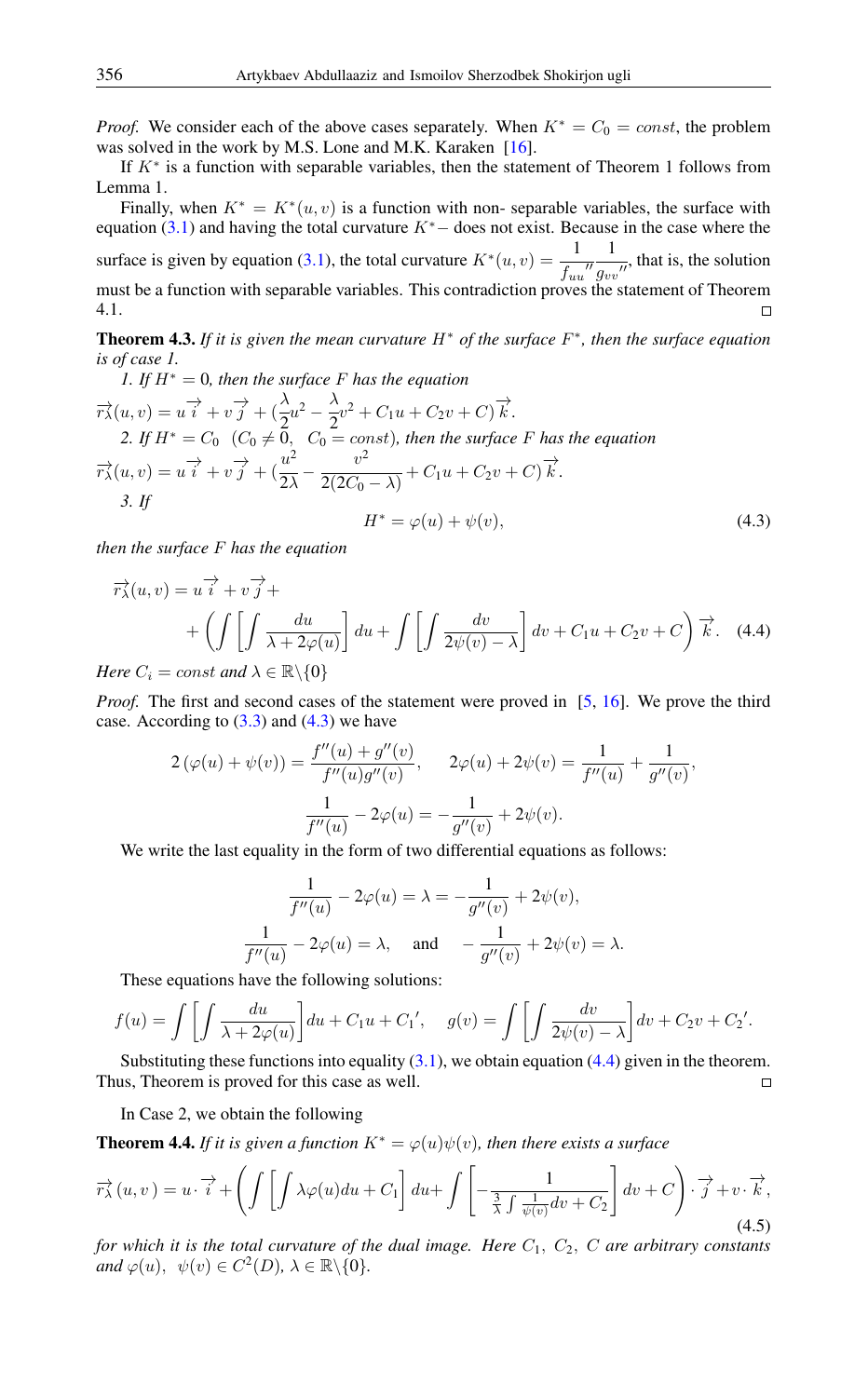*Proof.* The total curvature of the surface, corresponding to Case 2, is calculated by the formula

$$
K^* = \frac{g_v^{\prime 4}(v)}{f^{\prime\prime}_{uu}(u) \cdot g^{\prime\prime}_{vv}(v)}.
$$

Therefore,  $\frac{g'_v{}^4(v)}{f''(v)-g''(v)}$  $\frac{\partial^2 v}{\partial (u^2 - u)(u)} = \varphi(u)\psi(v)$ . Separating the variables, we obtain  $f''_{uu}(u)$  $\frac{y'_{uu}(u)}{\varphi(u)} = \frac{{g'}_v^{-4}(v)}{\psi(v)\cdot {g''}_{vu}}$  $\frac{\partial^2 v}{\partial (v) \cdot g''_{vv}(v)}$ , what implies

$$
\frac{f''_{uu}(u)}{\varphi(u)} = \lambda, \qquad \frac{g'_v{}^4(v)}{\psi(v) \cdot g''_{vv}(v)} = \lambda, \quad \lambda \in R.
$$

By direct integration, we obtain

$$
f_{\lambda}(u) = \int \left[ \int \lambda \varphi(u) du + C_1 \right] du + C_1', \quad g_{\lambda}(v) = \int \left[ -\frac{1}{3 \int \frac{1}{\lambda \psi(v)} dv + C_2} \right] dv + C_2'.
$$

Substituting functions  $f_{\lambda}(u)$  and  $g_{\lambda}(v)$ , we get [\(3.4\)](#page-3-1), which is a solution to the problem indicated in Theorem 4.4.  $\Box$ 

The problem of the existence of a surface by a given mean curvature of the dual surface in the second case, that is, when the surface belongs to the class of surfaces given by equation [\(3.4\)](#page-3-1), has a solution only if  $H^* = 0$  and  $H^* = C$  ( $C = const$ ) [\[13\]](#page-9-4).

**Lemma 4.5.** *If*  $H^* = \psi(v)$ *, then the equation of the surface* F *has the form:* 

$$
\overrightarrow{r}_{\lambda}(u,v) = u \cdot \overrightarrow{i} + \left(-\lambda \ln \left|\cos\left(\frac{u}{\lambda} + C_1\right)\right| + \int \mu(v)dv + C_2\right) \cdot \overrightarrow{j} + v \cdot \overrightarrow{k}, \tag{4.6}
$$

*where*  $\mu(v)$  *is a solution of the equation*  $\mu'(v)(2\psi(v) - \lambda\mu(v)) - \mu^3(v) = 0$ *. Here*  $\lambda \in \mathbb{R} \setminus \{0\}$ *.* 

*Proof.* The mean curvature  $H^*$  is calculated by the formula  $(3.6)$ . Substituting its value, we obtain

<span id="page-6-0"></span>
$$
\psi(v) = \frac{f''_{uu}(u)g'_{v}^{3}(v) + g'_{v}(v)g''_{vv}(v)\left(1 + {f'}_{u}^{2}(u)\right)}{2f''_{uu}(u)g''_{vv}(v)}.
$$

Reduce this equation to the following form

$$
2\psi(v) = \frac{{g'}_v^{3}(v)}{g''_{vv}(v)} + \frac{{g'}_v(v)\left(1 + {f'}_u^{2}(u)\right)}{f''_{uu}(u)}.
$$

After not difficult transformations,

$$
\frac{2\psi(v)}{g'_{v}(v)} - \frac{{g'}_v^3(v)}{g''_{vv}(v)} = \frac{1 + {f'}_u^2(u)}{f''_{uu}(u)}, \text{ and } \frac{2\psi(v)}{g'_{v}(v)} - \frac{{g'}_v^3(v)}{g''_{vv}(v)} = \lambda = \frac{1 + {f'}_u^2(u)}{f''_{uu}(u)}
$$

it is reduced to an equation with separated variables.

Rewriting the equation in the form of two differential equations, we obtain

$$
a) \frac{1 + {f'}_u^2(u)}{f''_{uu}(u)} = \lambda, \quad f(u) = C_2 - \lambda \ln \left| \cos \left( \cos \left( \frac{u}{\lambda} + C_1 \right) \right) \right|;
$$
  

$$
b) \frac{2\psi(v)}{g'_v(v)} - \frac{{g'}_v^2(v)}{g''_{vv}(v)} = \lambda.
$$

Introducing the replacement  $g'(v) = \mu(v)$ , we have  $\mu'(v)(2\psi(v) - \lambda\mu(v)) - \mu^3(v) = 0$ . Since the obtained equation is an equation with separable variables, one can find the function  $\mu(v)$ . Hence,  $g(v) = \int \mu(v)dv$  also can be found. Substituting  $f(u)$  and  $g(v)$  into equation [\(3.6\)](#page-3-2), we obtain function [\(4.6\)](#page-6-0), which is a solution to the problem. Lemma 4.5 is proved. $\Box$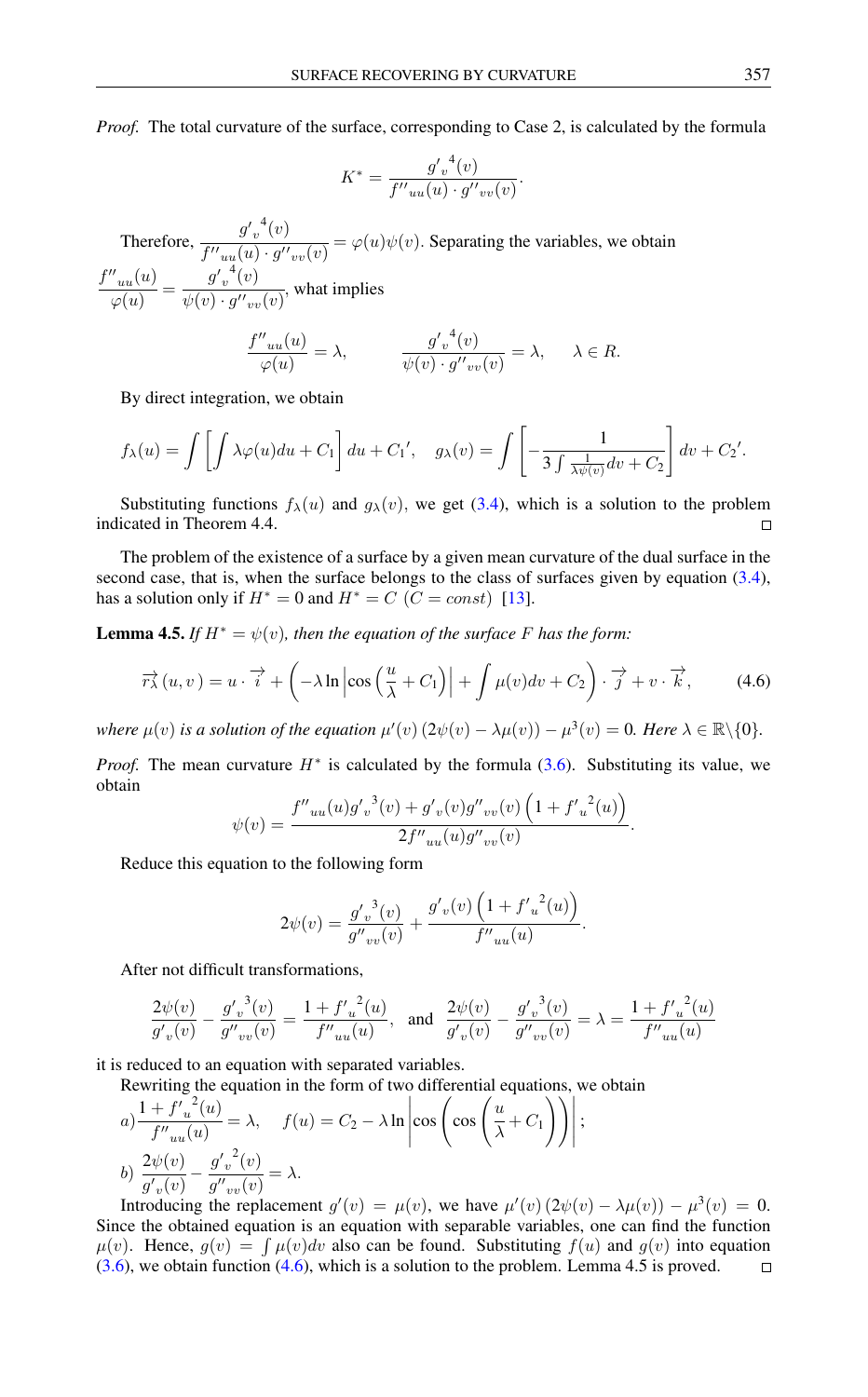**Theorem 4.6.** *If it is given a function*  $K^* = \varphi(u)\psi(v)$  *then there exists a surface* 

$$
\overrightarrow{r}_{\lambda}(u,v) = \frac{1}{2} \left( \int \left[ \int \frac{16\lambda^4}{\varphi(u)} du + C_1 \right] du + \int \left[ \int \frac{16\lambda^4}{\psi(v)} dv + C_2 \right] dv + C \right) \cdot \overrightarrow{i} +
$$

$$
+ \frac{1}{2} (u - v + \pi) \cdot \overrightarrow{j} + \frac{1}{2} (u + v) \cdot \overrightarrow{k}, \tag{4.7}
$$

*for which it is the total curvature of the dual image. Here*  $C_1$ ,  $C_2$ ,  $C$  *are arbitrary constants and*  $\varphi(u)$ ,  $\psi(v) \in C^2(D)$ ,  $\lambda \in \mathbb{R} \setminus \{0\}$ .

*Proof.* From the formula for the total curvature of the surface related to Case 3, we have

<span id="page-7-0"></span>
$$
\frac{(f'_u(u) + g'_v(v))^4}{16f''_{uu}(u) \cdot g''_{vv}(v)} = \varphi(u)\psi(v)
$$
\n(4.8)

what can be reduced to the following form

$$
f'_{u}(u) + g'_{v}(v) = 2\sqrt[4]{\varphi(u)}\sqrt[4]{\psi(v)} \cdot (f''_{uu}(u) \cdot g''_{vv}(v))^\frac{1}{4}.
$$

Differentiating the equality with respect to  $u$ , we obtain

$$
f''_{u}(u) = 2 \cdot \frac{1}{4} (\varphi(u))^{-\frac{3}{4}} \varphi'_{u}(u) \sqrt[4]{\psi(v)} \cdot (f''_{uu}(u) \cdot g''_{vv}(v))^{1/4} +
$$
  
+2 \cdot \frac{1}{4} \sqrt[4]{\varphi(u) \psi(v)} \cdot (g''\_{vv}(v))^{1/4} (f''\_{uu}(u))^{1/4} f'''\_{uuu}(u)

Transforming this equality, we have

$$
\frac{\left(f''_{u}(u)\right)^{\frac{7}{4}}}{\left[\frac{\varphi'_{u}(u)}{\sqrt{\varphi^{3}(u)}}f''_{uu}(u) + \sqrt[4]{\varphi(u)} \cdot f'''_{uuu}(u)\right]} = \frac{1}{2} \sqrt[4]{\psi(v)g''_{vv}(v)}.
$$

Since the equality holds for arbitrary values of the independent variables, we get

$$
\frac{\displaystyle (f''_u(u))^\frac{7}{4}}{\displaystyle \left[\frac{\varphi{'}_u(u)}{\sqrt{\varphi^3(u)}}f''_{uu}(u)+\sqrt[4]{\varphi(u)}\cdot f''''_{uuu}(u)\right]}=\lambda=\frac{1}{2}\sqrt[4]{\psi(v)g''_{vv}(v)}.
$$

Therefore, we consider two differential equations:

$$
\frac{\left(f''_u(u)\right)^{\frac{7}{4}}}{\left[\frac{\varphi'_u(u)}{\sqrt{\varphi^3(u)}}f''_{uu}(u) + \sqrt[4]{\varphi(u)} \cdot f'''_{uu}(u)\right]} = \lambda, \qquad \frac{1}{2}\sqrt[4]{\psi(v)g''_{vv}(v)} = \lambda.
$$

Solving the second of these equations:  $g''_{vv}(v) = \frac{16\lambda^4}{v^{(s)}}$  $\frac{\partial u}{\partial \psi(v)}$  we obtain

$$
g_{\lambda}(v) = \int \left[ \int \frac{16\lambda^4}{\psi(v)} dv + C_2 \right] dv.
$$

But the functions  $f_{\lambda}(u)$  and  $g_{\lambda}(v)$  can be interchanged in equality [\(4.8\)](#page-7-0), that is, they are equivalent. Reversing the functions, we get

$$
f_{\lambda}(u) = \int \left[ \int \frac{16\lambda^4}{\varphi(u)} du + C_1 \right] du + C.
$$

Substituting the values of  $f_{\lambda}(u)$ , and  $g_{\lambda}(v)$ , we obtain the function stated in Theorem 4.6.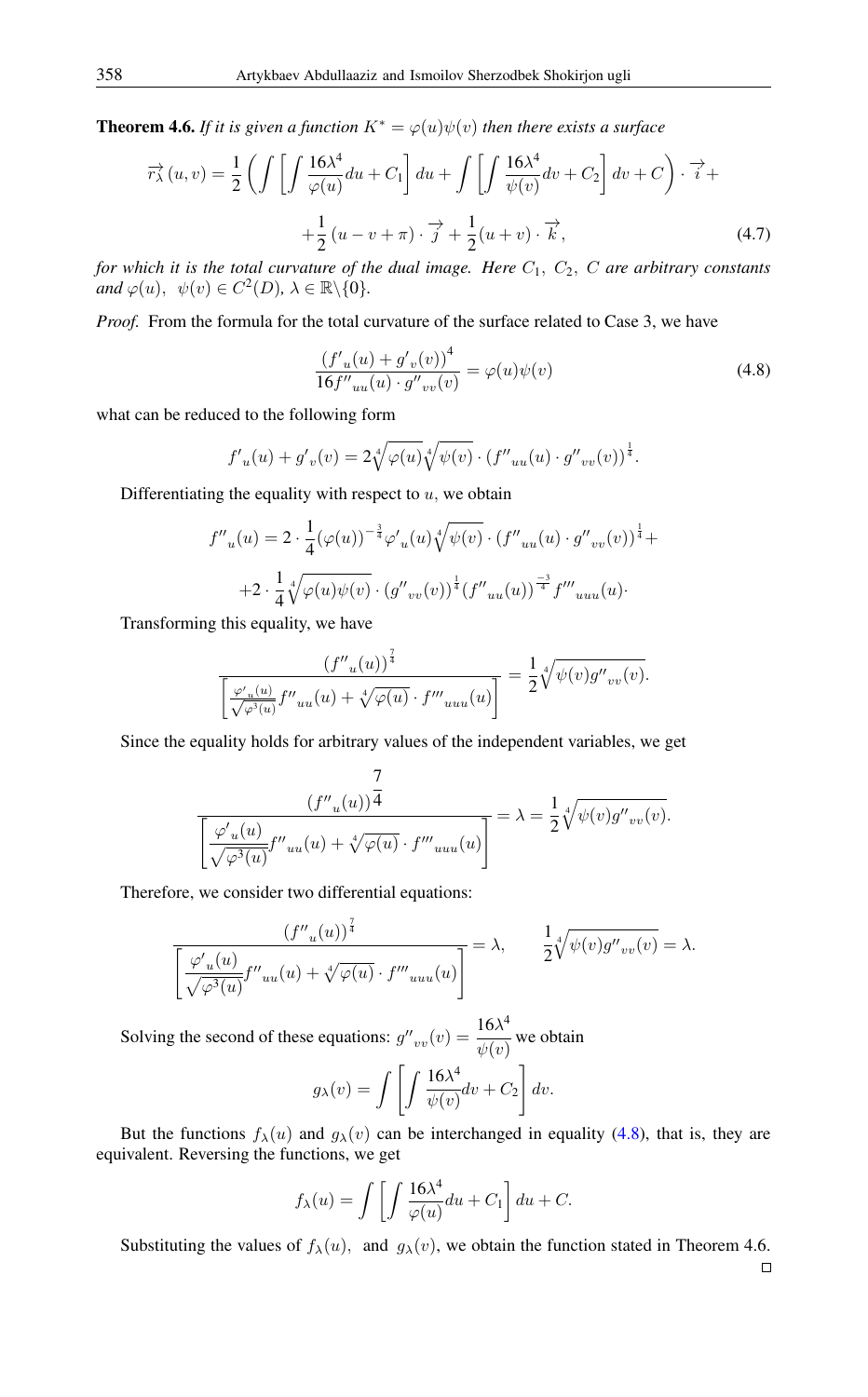In the third case, when the surface is considered in the class of functions defined by  $(3.7)$ , the problem of the existence of a surface by a given mean curvature of the dual surface has a solution when  $H^* = (\eta(u) + \mu(v)) (\xi(u) + \rho(v)).$ 

**Theorem 4.7.** In the case of  $H^* = (\eta(u) + \mu(v)) (\xi(u) + \rho(v))$ , if functions  $\eta(u), \mu(v), \xi(u), \rho(v)$ *satisfy the equations*

<span id="page-8-0"></span>
$$
\frac{1+\eta(u)}{\eta'(u)} = 16\xi(u), \text{ and } \frac{1+\mu(v)}{\mu'(v)} = 16\rho(v),
$$

*there exists a surface defined by an equation of the type* [\(3.7\)](#page-3-3) *and its equations are as follows:*

$$
\overrightarrow{r}(u,v) = \frac{1}{2} \left( \int \eta(u) du + \int \mu(v) dv + C \right) \cdot \overrightarrow{i} + \frac{1}{2} \left( u - v + \pi \right) \cdot \overrightarrow{j} + \frac{1}{2} \left( u + v \right) \cdot \overrightarrow{k} \tag{4.9}
$$

*Proof.* The mean curvature  $H^*$  for surfaces given by Equation [\(3.7\)](#page-3-3) is calculated using the formula

$$
H^* = \frac{(f'_u(u) + g'_v(v)) \left(f''_{uu}(u) \left(1 + {g'}_v^2(v)\right) + g''_{vv}(v) \left(1 + {f'}_u^2(u)\right)\right)}{16 f''_{uu}(u) \cdot g''_{vv}(v)}.
$$

Reduce it to the following form:

$$
H^* = (f'_{u}(u) + g'_{v}(v)) \left( \frac{1 + {f'}_{u}^{2}(u)}{16f''_{uu}(u)} + \frac{1 + {g'}_{v}^{2}(v)}{16g''_{vv}(v)} \right).
$$

Substituting the value of  $H^*$ , the equation is reduced to the form

$$
(f'_{u}(u) + g'_{v}(v)) \left( \frac{1 + {f'}_{u}^{2}(u)}{16f''_{uu}(u)} + \frac{1 + {g'}_{v}^{2}(v)}{16g''_{vv}(v)} \right) = (\eta(u) + \mu(v)) \left( \xi(u) + \rho(v) \right).
$$

Separating functions with the same arguments, we obtain the system of differential equations

.

$$
\begin{cases}\nf'_{u}(u) = \eta(u) \\
\frac{1 + f'_{u}(u)}{16f''_{uu}(u)} = \xi(u)\n\end{cases}, \n\qquad\n\begin{cases}\ng'_{v}(v) = \mu(v) \\
\frac{1 + g'_{v}(v)}{16g''_{vv}(v)} = \rho(v)\n\end{cases}
$$

It follows from the compatibility condition for differential equations that it suffices to solve the equations  $f'_u(u) = \eta(u)$ ,  $g'_v(v) = \mu(v)$ , what will give solutions. Substituting the values of the functions, we obtain the equation of a surface that has the equations  $(4.9)$  indicated in the Theorem 4.7.  $\Box$ 

**Example 4.8.** Let us give a simple example corresponding to Case 1. If  $K^* = \frac{e^u}{\epsilon^2}$  $\frac{1}{\cos v}$ , then

$$
f_{\lambda}(u) = \frac{e^{-u}}{\lambda} + C_1 u + C'_1, \quad g_{\lambda}(v) = -\lambda \cos v + C_2 v + C'_2'.
$$

Hence, the equation of the corresponding transfer surface (Fig. 2) is

$$
\overrightarrow{r\lambda}(u,v) = u \cdot \overrightarrow{i} + v \cdot \overrightarrow{j} + \left(\frac{e^{-u}}{\lambda} - \lambda \cos v + C_1 u + C_2 v + C\right) \cdot \overrightarrow{k}.
$$

Here  $\lambda \in \mathbb{R} \backslash \{0\}.$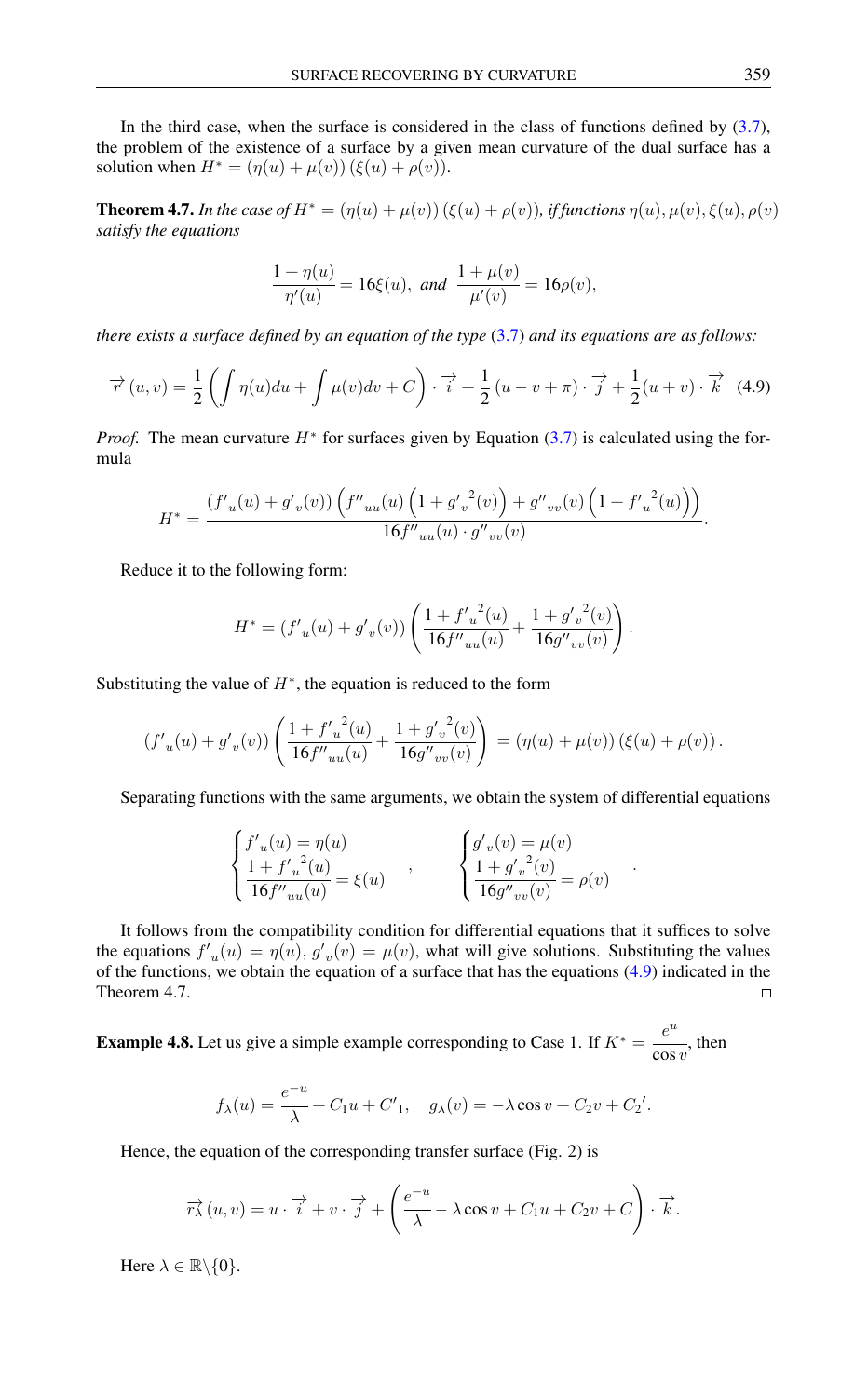

# <span id="page-9-0"></span>References

- [1] A. Artykbaev, Recovering Convex Surfaces from the Extrinsic Curvature in Galilean Space, *Math. USSR-Sb.*, 47(1), 195–214 (1984).
- <span id="page-9-6"></span>[2] A. Artykbaev and Sh.Sh. Ismoilov, The dual surfaces of an isotropic space  $R_3^2$ , *Bull. Inst. Math.*, 4, 1–8 (2021).
- <span id="page-9-2"></span>[3] A. Artikbayev and Sh. Sh. Ismoilov, Sphere with a plane in isotropic spaces  $R_3^2$ , *Sci.J.Sam.Univ.*, **5(123**), 84–89 (2020).
- <span id="page-9-13"></span>[4] A. Artikbaev and D. D. Sokolov, *Geometriya v celom v ploskom prostranstve vremeni,* Tashkent, Fan, 122–124 (1991).
- <span id="page-9-16"></span>[5] B. Bukcu, M.K.Karacan, and D. W. Yoon Translation surfaces of type 2 in the three dimensional simply isotropic space , *Bull. Korean Math. Soc.* 54(3) , 953-965 (2017).
- <span id="page-9-5"></span>[6] D. A. Berdinskiy, O minimalnix poverxnostyax v gruppe Geyzenberga, *Vest.Koksh.Stat.Univ.*, 3(1), 34–38 (2011).
- <span id="page-9-7"></span>[7] D. W. Yoon, and J. W. Lee, Linear Weingarten helicoidal surfaces in isotropic space, *Symmerty*, 8(11), 1-7 (2016).
- <span id="page-9-10"></span>[8] H. Sachs, Isotrope Geometrie des Raumes, *Vieweg Verlag*, Braunschweig, 43–50 (1990).
- <span id="page-9-17"></span>[9] I. G. Aramanovich and V. I. Levin, *Equations of Mathematical Physics* [in Russian], Nauka, Moscow, 55–60 (1969).
- <span id="page-9-8"></span>[10] K. Strubecker, Differentialgeometrie des isotropen Raumes II, *Math. Zeitschrift*, 47, 743–777 (1942).
- <span id="page-9-9"></span>[11] K. Strubecker, Differentialgeometrie des isotropen Raumes III, *Math. Zeitschrift*, 48, 372–417 (1943).
- <span id="page-9-12"></span>[12] K. Strubecker, Duale Minimalflachen des isotropen Raumes, *Rad JAZU*, 382 91–107 (1978).
- <span id="page-9-4"></span>[13] M. E. Aydin, A generalization of translation surfaces with constant curvature in the isotropic space, *J.Geom.*, 107, 603–615 (2016).
- <span id="page-9-14"></span>[14] M. E. Aydin, Classifications of Translation Surfaces in Isotropic Geometry with Constant Curvature, *Uk.Math.J.*, 72(3),329–347 (2020).
- <span id="page-9-15"></span>[15] M. Dede, C. Ekici, and W. Goemans, Surfaces of Revolution with Vanishing Curvature in Galilean 3- Space, *J.Math.Phys.Analy.Geom.* , 14(2), 141–152 (2018).
- <span id="page-9-1"></span>[16] M. S. Lone, and M. K. Murat, Dual translation surfaces in the three dimensional simply isotropic space  $I_3^1$ , *Tamking J.Math.*, **49**, 67–77 (2018).
- <span id="page-9-3"></span>[17] Sh. Ismoilov and B. Sultonov, Cyclic surfaces in pseudo-euclidean space, *Inter.J.Statistics and App.Math.*, 5(1), 28–31 (2020).
- [18] Sh. Ismoilov, Dual in isotropic space em Nam.sat.Univ.Math.konf., 1, 36–40 (2016).
- <span id="page-9-11"></span>[19] Z. M. Sipus, Translation Surfaces of constant curvatures in a simply Isotropic space, *Period Math. Hung*, 68, 160–175 (214).